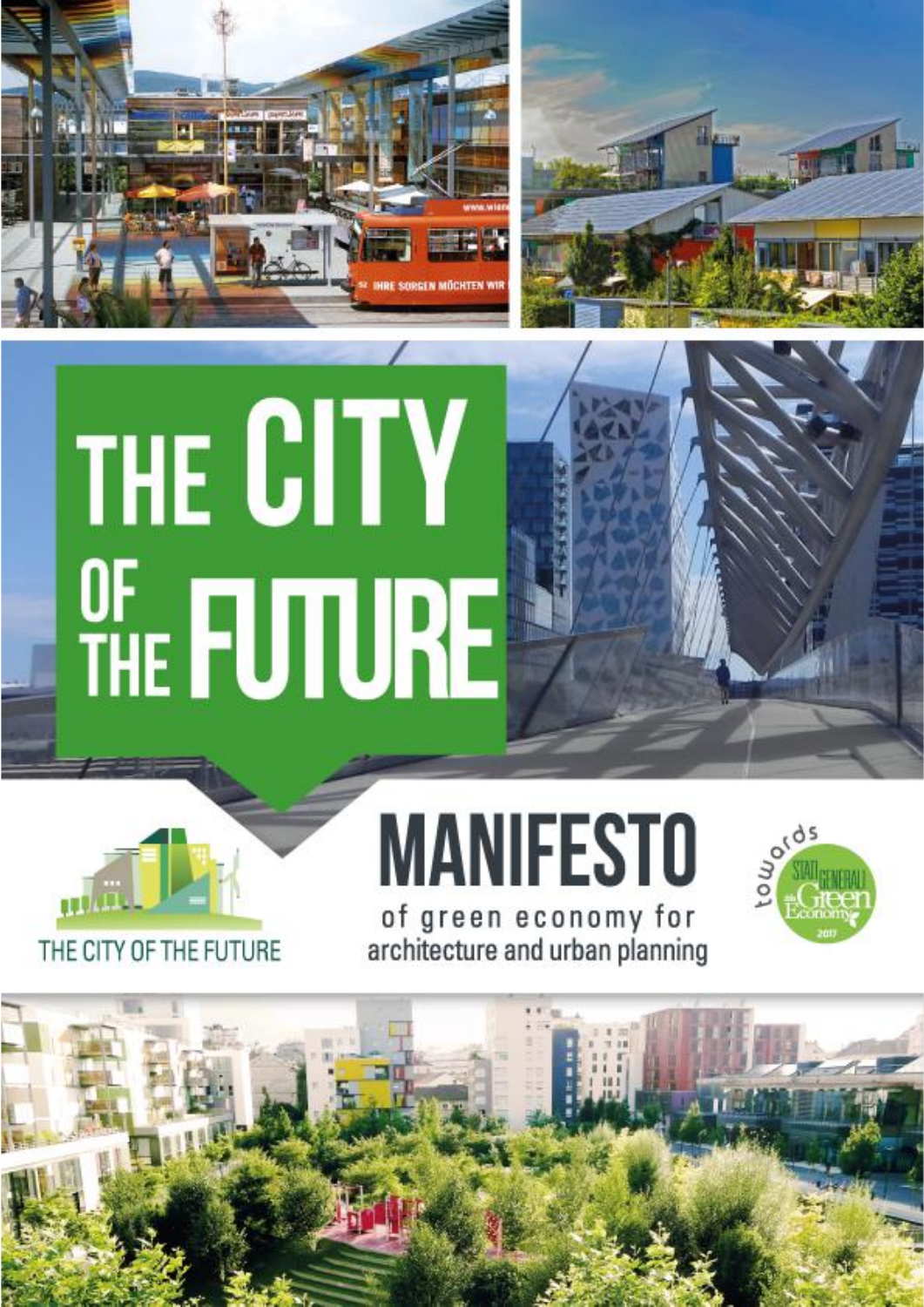

## THE CITY OF THE FUTUR

MANIFESTO OF GREEN ECONOMY FOR ARCHITECTURE AND URBAN PLANNING



*Towards the States General of the Green Economy 2017*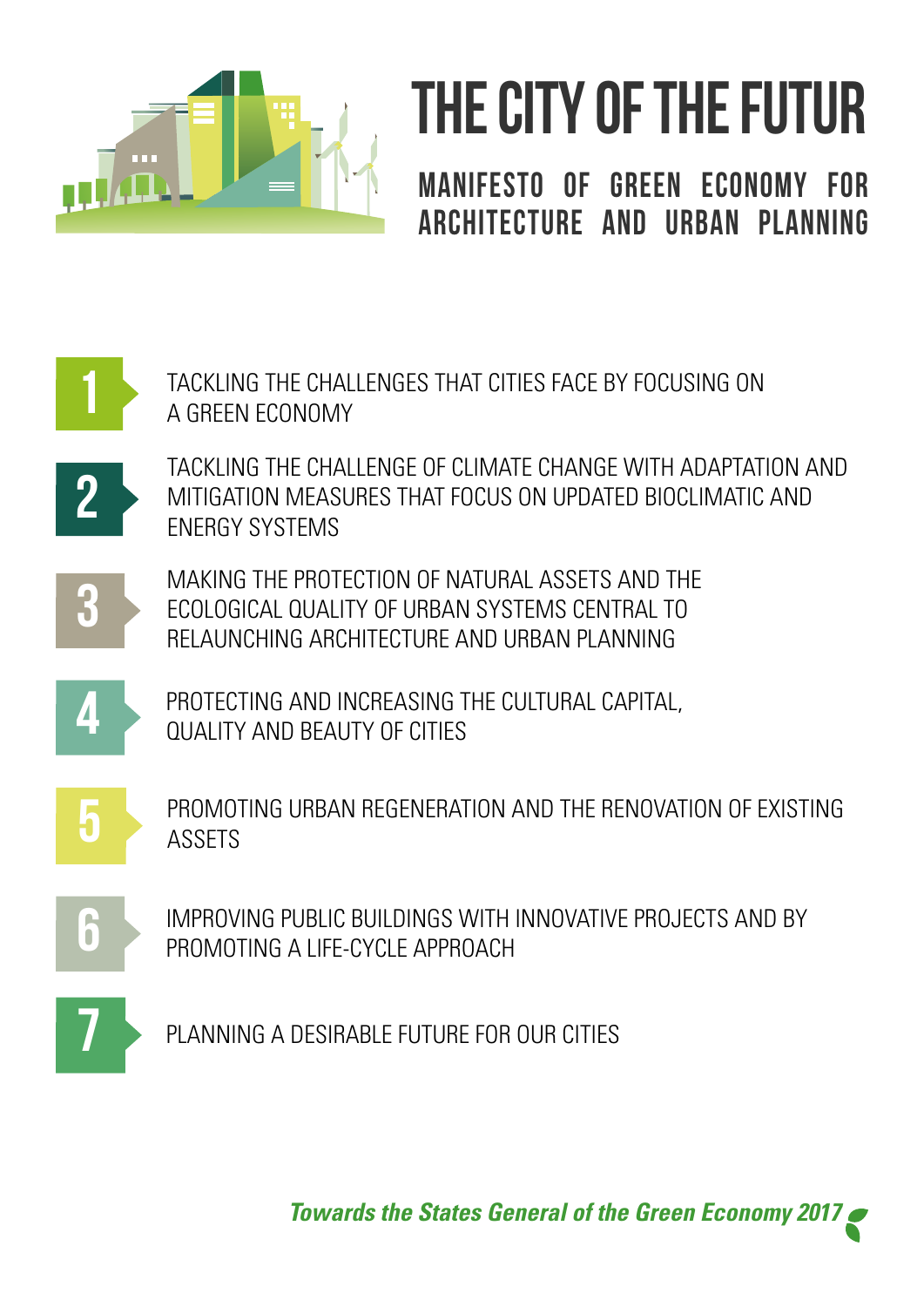## **TACKLING THE CHALLENGES THAT** CITIES FACE BY FOCUSING ON A GREEN ECONOMY

Cities have played a major role in both the successes and crises that have marked human civilisation. They are not only the places where the majority of the population lives; they also are where the greatest contradictions and the most promising opportunities for change can be found.

Many different factors must be taken into consideration in every project and improvement plan carried out in our cities and towns in Italy, such as: the extraordinary historical and architectural heritage; the beauty of the countryside with its landscapes and biodiversity; the urgent need to tackle and overcome significant environmental and social degradation; climate change; the elevated seismic risk and the growing hydrogeological instability.

Furthermore, several issues should provide food for thought: decades of unhindered poor quality construction, which has led to significant consequences for the environment; the delays that have built up due to the many changes that have occurred and the new possibilities offered by networks, and by the development of information and communication technologies; and the mediocre results in urban management and territory planning. In the past century, models of uncontrolled urban expansion and development have shown to be unable to deal with the new problems and challenges that have arisen. The deterioration of living standards and of urban environments; the worsening of the climate crisis; the depletion of natural assets, the prolonged local crisis that has led to a high unemployment rate, especially among young adults; and an increasing difficulty in promoting social inclusion and integration, particularly among immigrants.

Architecture and urban planning can play a key role in tackling such challenges, as long as they are supported by both a vision and a widespread awareness of the problems of our time; by the ability to use research and develop knowledge, together with the best technologies and practices available.

In such circumstances, a green economy represents a steppingstone for architecture and town planning, and it is essential in order to turn the challenges we face – ecological and climatic, as well as economic and social ones – into extraordinary opportunities for relaunching and regenerating cities.

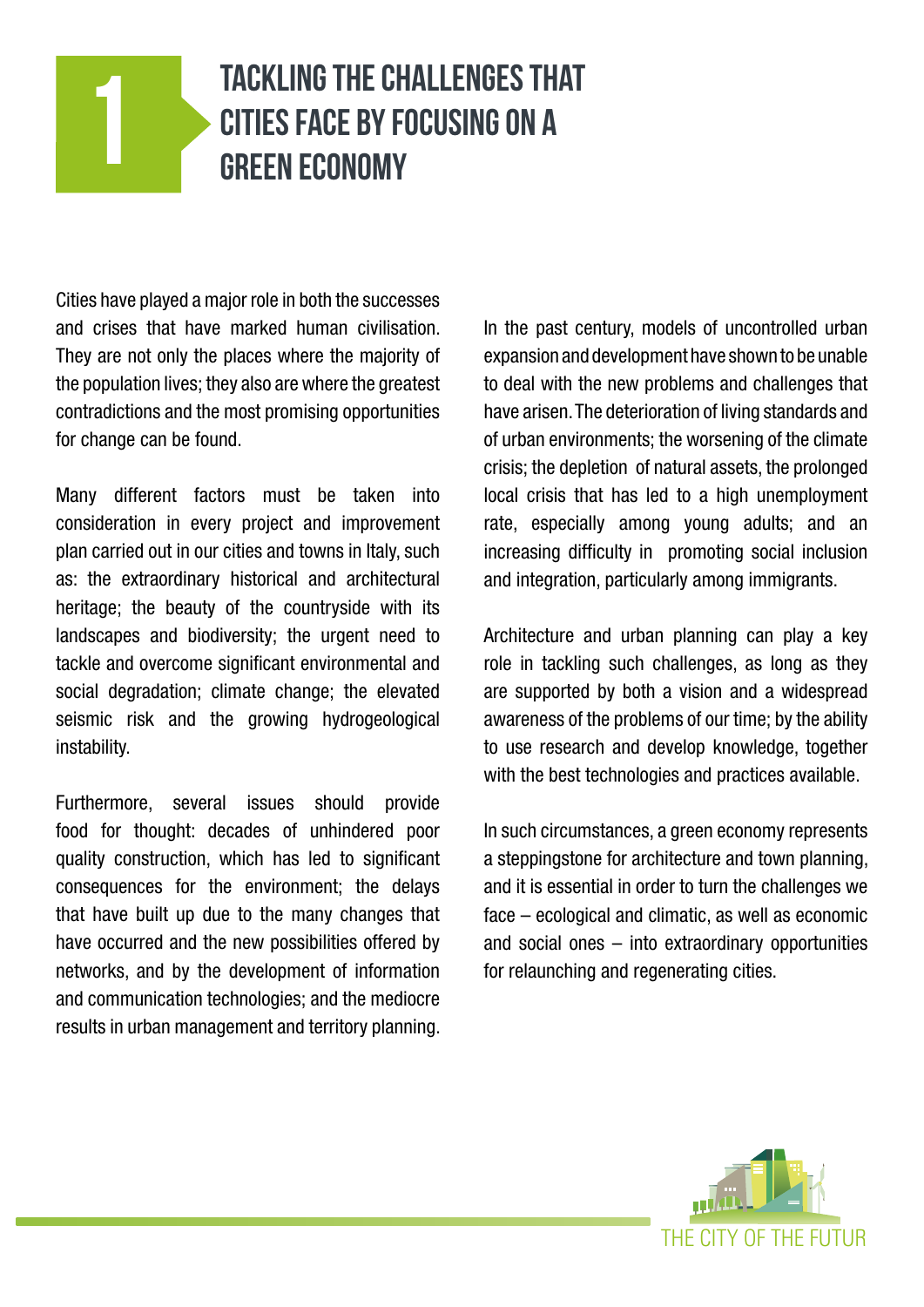## TACKLING THE CHALLENGE OF CLIMATE CHANGE WITH<br>ADAPTATION AND MITIGATION MEASURES THAT FOCUS<br>ON UPDATED BIOCLIMATIC AND ENERGY SYSTEMS ADAPTATION AND MITIGATION MEASURES THAT FOCUS ON UPDATED BIOCLIMATIC AND ENERGY SYSTEMS

Cities and buildings consume too much energy mainly derived from fossil fuels. The environmental impact of urban systems – due to both the depletion of natural resources and the emission of pollutants that are dangerous for human health as well as for the climate – affects areas that go far beyond cities borders.

Climate change is the major global challenge of our time, it is happening right now and it will continue to have significant effects on our cities. Therefore, cities will have to become more resilient through planning and implementation of adaptation policies and measures. Moreover, cities will have to play a strategic role in the implementation of effective climate mitigation policies by working towards a drastic reduction in greenhouse gas emissions.

With the aim of implementing effective adaptation policies, the process of understanding environmental characteristics at a local level and the upgrading of bioclimatic and technological systems, are key factors. The main objective is to reduce the level of vulnerability of urban systems to extreme weather events, such as short but intense rainfall and the proliferation of urban heat islands. In order to increase building resilience, we need to make the most of bioclimatic systems, including natural ventilation, passive cooling and solar protection, which will improve the comfort and wellbeing of all users.

If we want to foster climate mitigation in both the construction industry and urban planning, then innovation, although in need of improvements, is pivotal. Innovation is particularly required in technological design and energy management to reduce buildings energy requirements and to allow them to reach the highest energy efficiency levels through systematic energy diagnosis and regular monitoring of consumption, output and efficiency performance.

Smart home automation and building management control systems offer enormous possibilities for reducing energy requirements and encouraging innovative energy models in architecture: from the widespread use of passive bioclimatic systems of high-efficiency active lighting systems, to the reduction of energy consumption when choosing specific technological systems, materials and components. The aim is to progress from nearly zero energy buildings to net zero energy buildings and to, finally, positive energy buildings. To achieve this, the integrated role of renewable energy sources in architecture is key. Cities must provide the main stimulus for the widespread use of renewable energy generation and storage systems, as well as the development of smart networks, which will ensure cities' adaptability over time.

Looking for solutions that can successfully tackle climate change will play a decisive role in the future of our cities, and this is offering to the fields of architecture and urban planning an extraordinary opportunity for innovation and development.

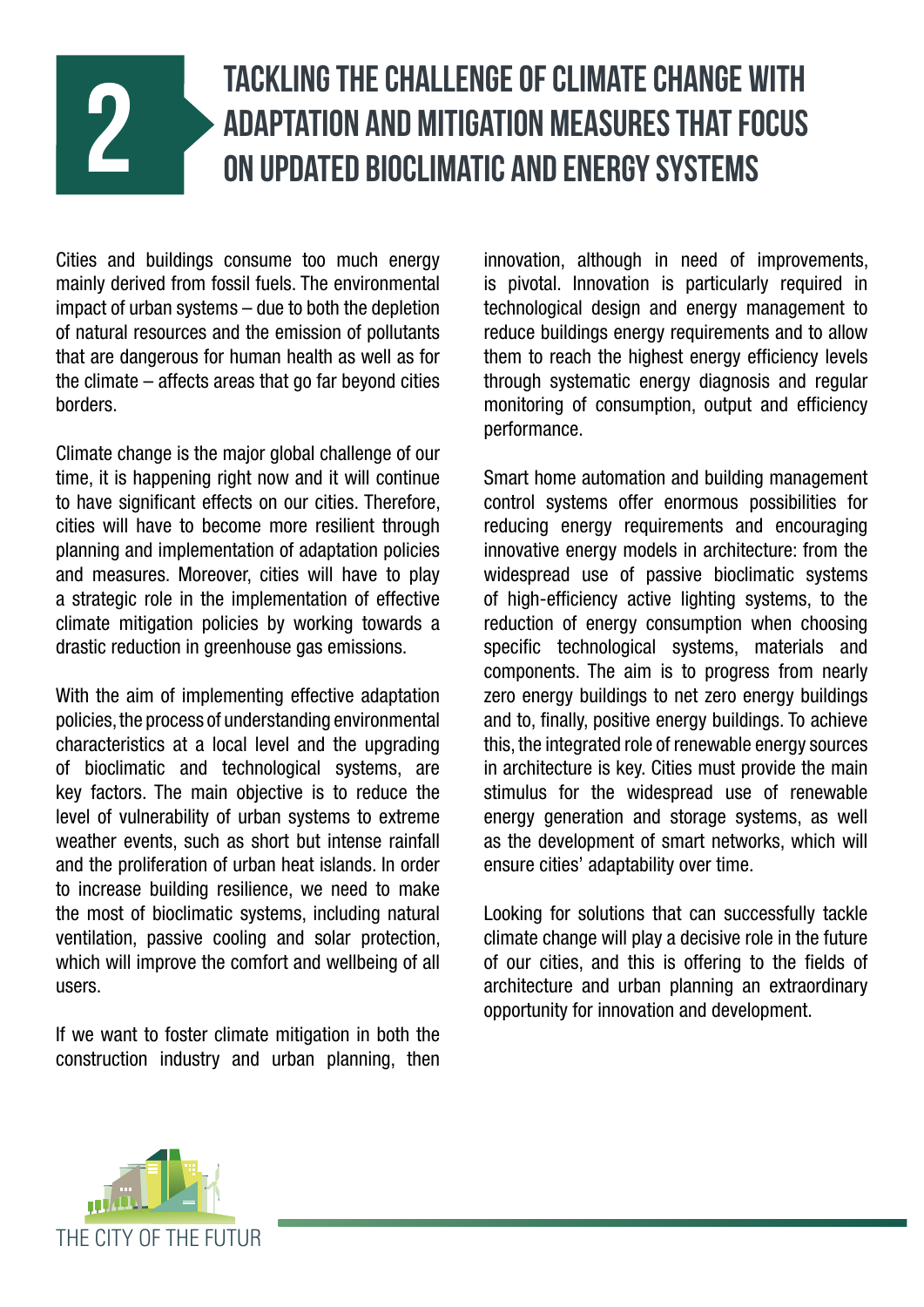## Making the protection of natural assets and the ecological quality of urban systems central to relaunching architecture and urban planning

The chaotic and uncontrolled expansion of cities, fuelled by property speculation and an increase in the value of property, combined with inadequate environmental awareness, is no longer sustainable. It in fact leads to high environmental costs and it jeopardises important aspects of the quality and liveability of cities and their very future.

3

All too often, threshold limit of air, water and ground pollution are exceeded. The availability of sufficient drinking water is not always guaranteed for all. Water supply networks are inadequate, as are sewage treatment plants. Buildings consume too many natural resources and produce too much waste, with delays in recycling of materials, particularly aggregates of construction and demolition wastes.

If we want to reverse environmental deterioration, we need to start over by focusing on the ecological quality of cities: investing in natural assets; protecting and restoring ecological networks; promoting green infrastructure; reviving agriculture in peri-urban areas; safeguarding sources of water; improving the efficient use of resources; aiming towards more sustainable transport systems and applying more efficient instruments and models for monitoring and assessment of impacts.

The construction industry, with the support of higher technical quality and improvements in the analysis of its own production process and product life cycles, must be the driving force behind a new phase of development. It should become a key player in a circular economy model that minimises the use of natural resources; practises selective demolition; aims at recovering, recycling and reusing materials; shortens the supply chain, making it more efficient; eliminates the use of dangerous components and substances; develops the use of eco-friendly materials; drastically reduces energy consumption and harmful emissions; and optimises how water resources are used and saved. The use of building evaluation systems and environmental certifications based on avant-garde standards in building design, materials, construction and management – checked by independent, qualified organisations – should be promoted for pushing companies to improve and to orient the market, giving citizens the opportunity to make informed decision.

For far too long, the fields of property development and town planning have underestimated the urgent need to transform urban transport systems, which create smog, noise pollution and traffic congestion. Limits should be imposed on the number of private vehicles that circulate and occupy public space, whilst public transport – rail, bicycle and pedestrian – should be heavily incentivised through the creation of protected cycle routes and footpaths, the use of ecofriendly means of transport and of collective, shared and public systems.

Pedestrian areas that cannot be accessed by private vehicles should be extended, designed and used since they represent an opportunity for developing both new and existing services and activities. Last but not least, these areas are places where people meet and socialise that is essential for fostering beauty and high standards of living in cities.

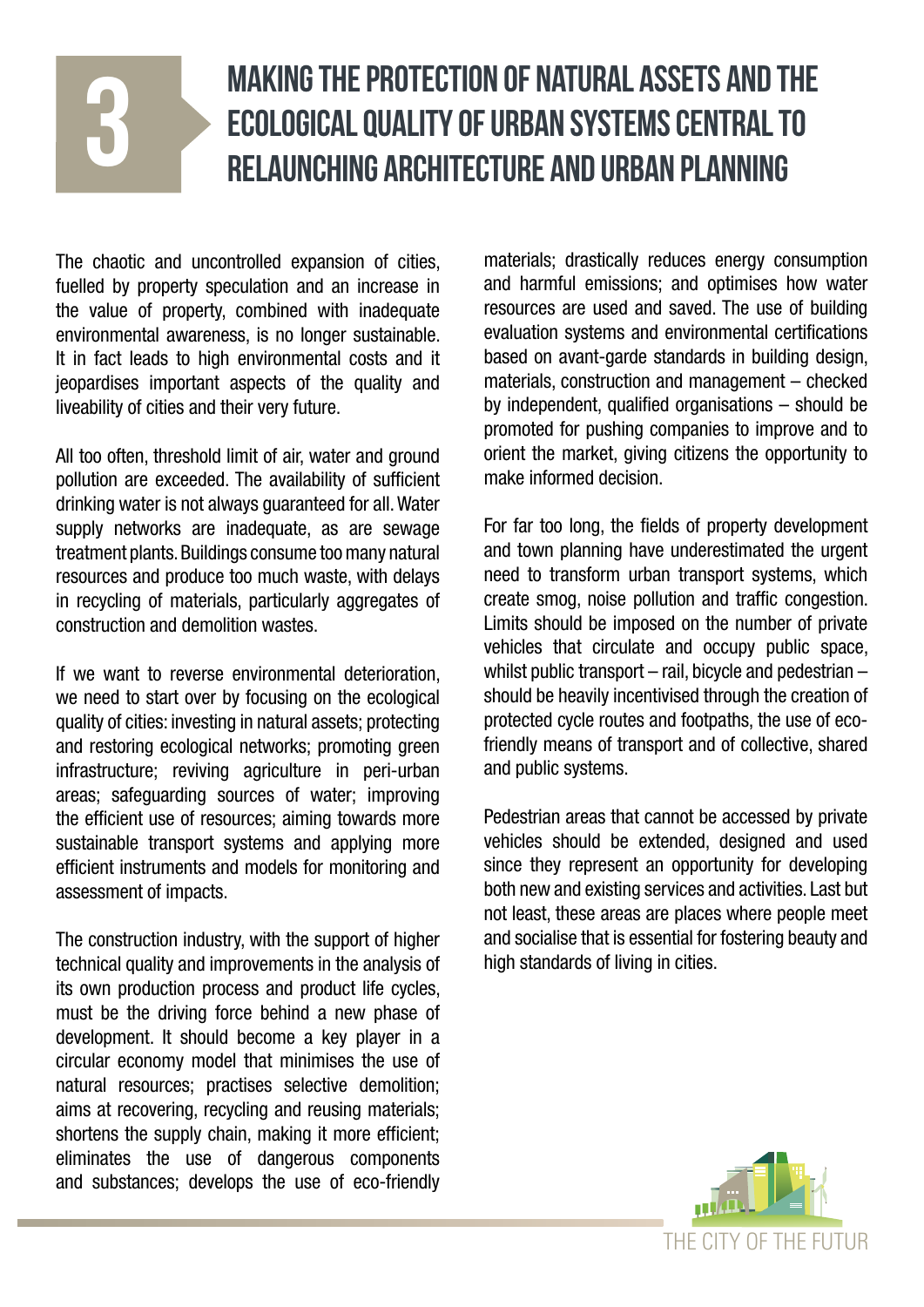## PROTECTING AND INCREASING THE CULTURAL CAPITAL, QUALITY AND BEAUTY OF CITIES

Cities are, and will remain, the main centres for preserving, protecting and enriching our cultural, historical, archaeological, architectural and artistic heritage, and this role is even more important in a globalised world, like the one we are living in. Such heritage constitutes a cultural capital that is not only valuable for creating local identity, but for all of humanity. It is essential to a city's beauty, liveability, wellbeing, atmosphere of hospitality and to the overall quality of regions. It is the basis of key economic activities pertaining to tourism, and for making cities – and all the economic activities they are home to – both attractive and of high quality.

Greater attention should be paid to ordinary city management activities, which have a significant impact on the quality, beauty and liveability of cities. Starting with the cleaning of all city streets and building facades; the proper maintenance of city parks, gardens and street furniture to the conservation and planting of new trees along streets and squares, right up to well-designed, highperformance street lighting systems.

Many different professions have developed in the field of cultural heritage conservation and enhancement. These are related to the renovation of historic city centres and smaller historic towns and villages, which not only should not be weakened, but instead, they need to be maintained, strengthened and enriched. On the other hand, when it comes to town and architectural planning, the will to integrate the same level of quality of our heritage in all urban fabrics and territories has been lacking.

Future improvements to the existing built heritage will have to avoid repeating the errors of the past, and should be combined with well-designed urban and architectural regeneration schemes. The lack of resources should be taken as an opportunity to do better. Architectural beauty and quality should not be considered luxury goods. If best practices and techniques – combined with policies offering subsidised loans, tax incentives and the cap of property values and rents – are implemented to restore the existing built heritage, this will make quality buildings accessible to everyone, including low income citizens, with affordable renovation and low management costs.

We can  $-$  and we must  $-$  meet the demand for housing and services without encouraging forms of speculative development, such those which have led to the construction of large and poorly manufactures estates that often remain empty or abandoned after just few years.

The time is ripe for public policies that are more attentive and for forward-thinking entrepreneurs who can make profits out of sustainable and highquality eco-friendly construction works.

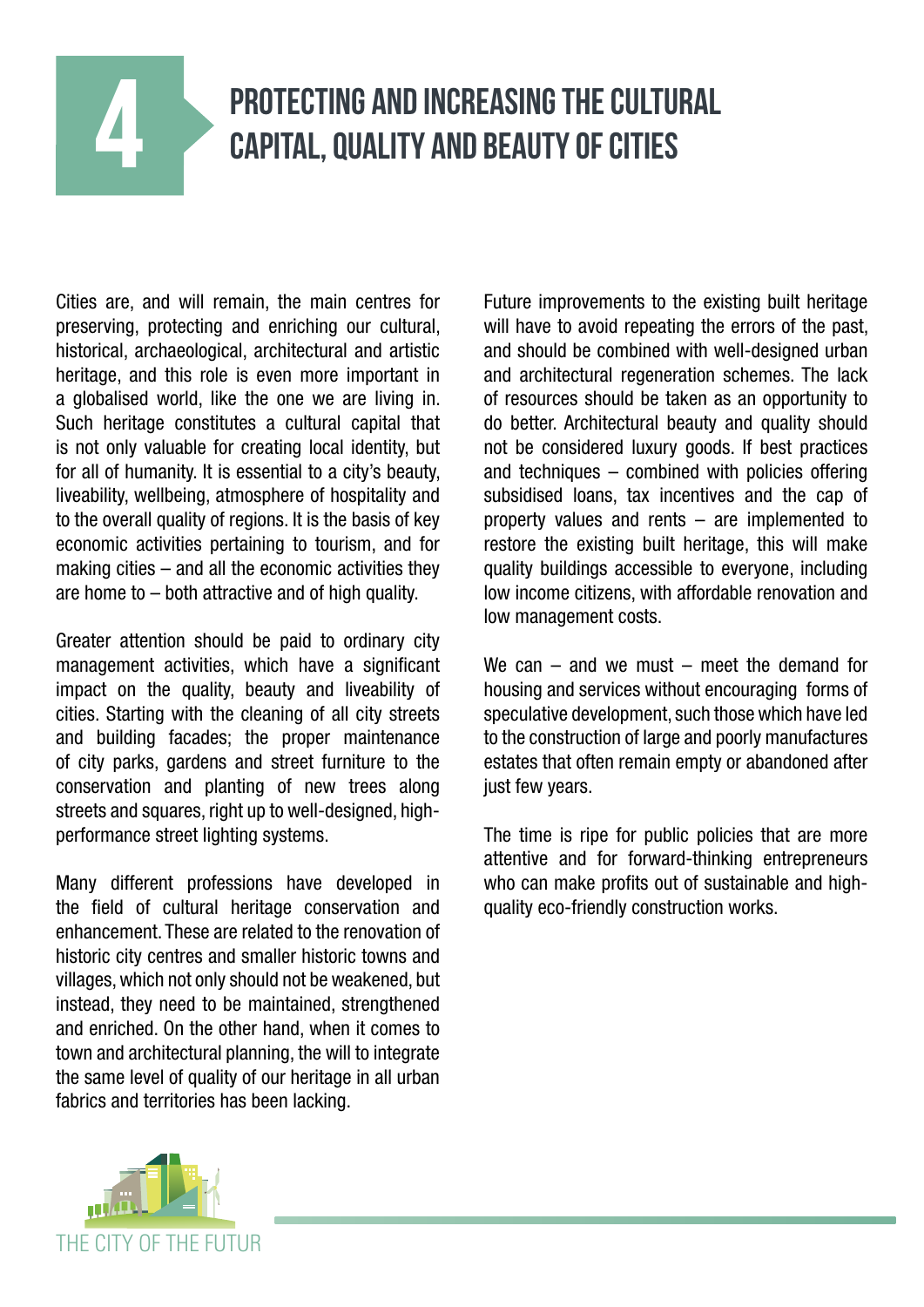## PROMOTING URBAN REGENERATION AND THE RENOVATION OF EXISTING ASSETS

The future of our cities depends on a radical urban regeneration and on a systematic maintenance. It lies on the regeneration, renovation, reuse and recycling of existing assets; suburban areas; spontaneous urban fabric; derelict industrial estates; abandoned military zones; railway property and port areas; and the many areas created by the chaotic expansion of contemporary cities and peri-urban agricultural areas that are no longer used for growing crops.

These areas and constructions occupy large swathes of our cities and, even though being a source of urban blight, if we go beyond the practice of fragmentary construction projects and limited renovations, they have the potential to become the focus of a system of integrated urban regeneration projects – a true alternative to the obsolete model of low-quality expansion.

Urban regeneration is an effective tool for the ecological conversion of cities, as long as it is not just limited to the reuse and recycling of urban scrap, when combined with a general ban on greenfield building, while meeting the demand for new housing by reusing brownfield sites and existing buildings.

Urban regeneration and the redevelopment of existing assets offer a historic opportunity to safeguard those cities that are more at risk from earthquakes and hydrogeological damage (like flooding and landslides), something that cannot be postponed any more, and in a way that is no longer sporadic, inadequate and uncoordinated, or only carried out after catastrophic events. But rather, that it is systematically included in an integrated prevention programme that enhances the entire life cycle of urban areas and focuses on both safety and quality of cities.

At a time when public resources are limited, those available must be used as efficiently as possible. Furthermore, additional ones from all different levels – national, regional, and European – must be employed, as well as those that can be drawn from local taxation. Moreover, technically sound projects of urban regeneration, redevelopment and maintenance of existing assets are likely to promote interventions that attract private financing.

Any urban regeneration project requires the updates of town planning instruments, authorisation procedures, awarding schemes and the realization of interventions in order to speed up the decisionmaking process and to ensure that objectives are clear, more consistent and pertinent to citizens. In such context, today's available technology can foster total transparency and greater participation.

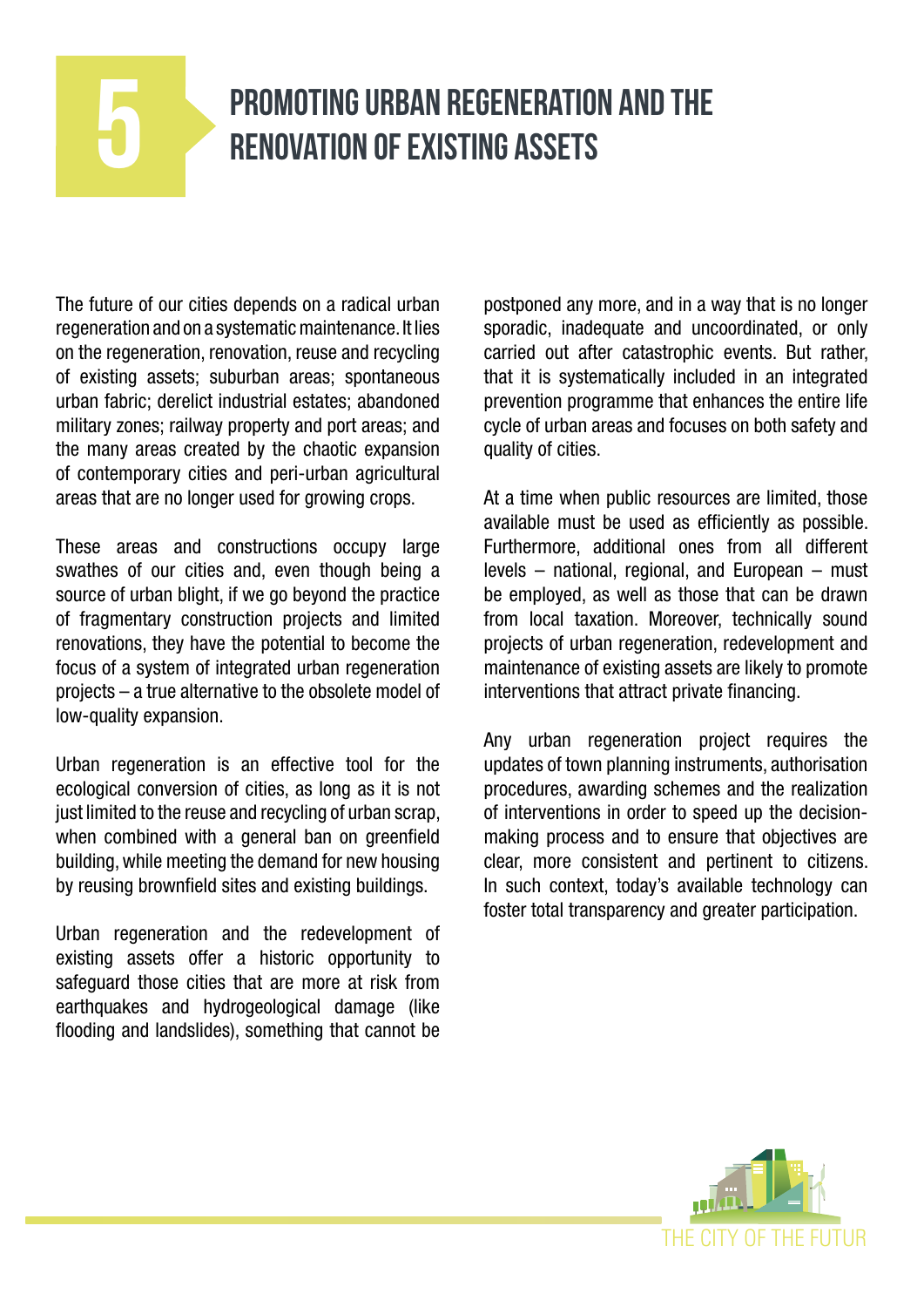## IMPROVING PUBLIC BUILDINGS WITH INNOVATIVE PROJECTS AND BY PROMOTING A LIFE-CYCLE<br>APPROACH

The current trend in favour of the Green Public Procurement (GPP), adopted as policy by many different countries, should be promoted and sustained. The GPP applies one main principle: public administrations, at all levels, should lead by example. The adoption of minimum environmental criteria, which are increasingly included in many public procurement tenders, must become more binding and more incisive. Advanced ecological criteria should be state-of-the-art, both in terms of town planning and for any type of work carried out on old and new public buildings.

Long-term energy, ecological and bioclimatic regeneration programmes planned for the enormous range of public buildings types – from council buildings, schools, universities, hospitals and health clinics, to the headquarters of police and armed forces – are implemented to a minimal and inadequate extent because there is still a tendency to underestimate their benefits, despite being promoted by European regulations. It could in fact be a great opportunity to develop new techniques, to prompt investments and to support specialised and qualified companies with significant benefits for employment.

More attention should be paid to the quality of state school and university buildings, focusing on their educational prestige, on experimenting avantgarde and flexible design solutions and on the use of space and the extraordinary example that such improvements could provide in the process of changing our society.

The environmental renovation of public buildings, whether old or new, should be used to complete projects based on the Life-Cycle Thinking approach. Such projects are extremely innovative, able to deal with the processes that transform the built environment, from the scale of each single building to the town planning one, with an integrated vision. They can be an opportunity to try new techniques, materials and information management systems, while evaluating and improving social and economic performance, the flow of resources and environmental impacts, during every phase of the life cycle.

The life-cycle approach  $-$  an essential part of a circular economy – must be integrated in urban planning and construction industry processes, products and services, starting from the public sphere. This approach entails the evaluation of costs and economic benefits, both direct and indirect, in the mid and in the long term, reducing the risk of speculative activities based solely on short-term profit. Furthermore, it involves a greater ability to create synergies between public and private investments, encouraging the banking system to invest in projects of high environmental and energy quality.

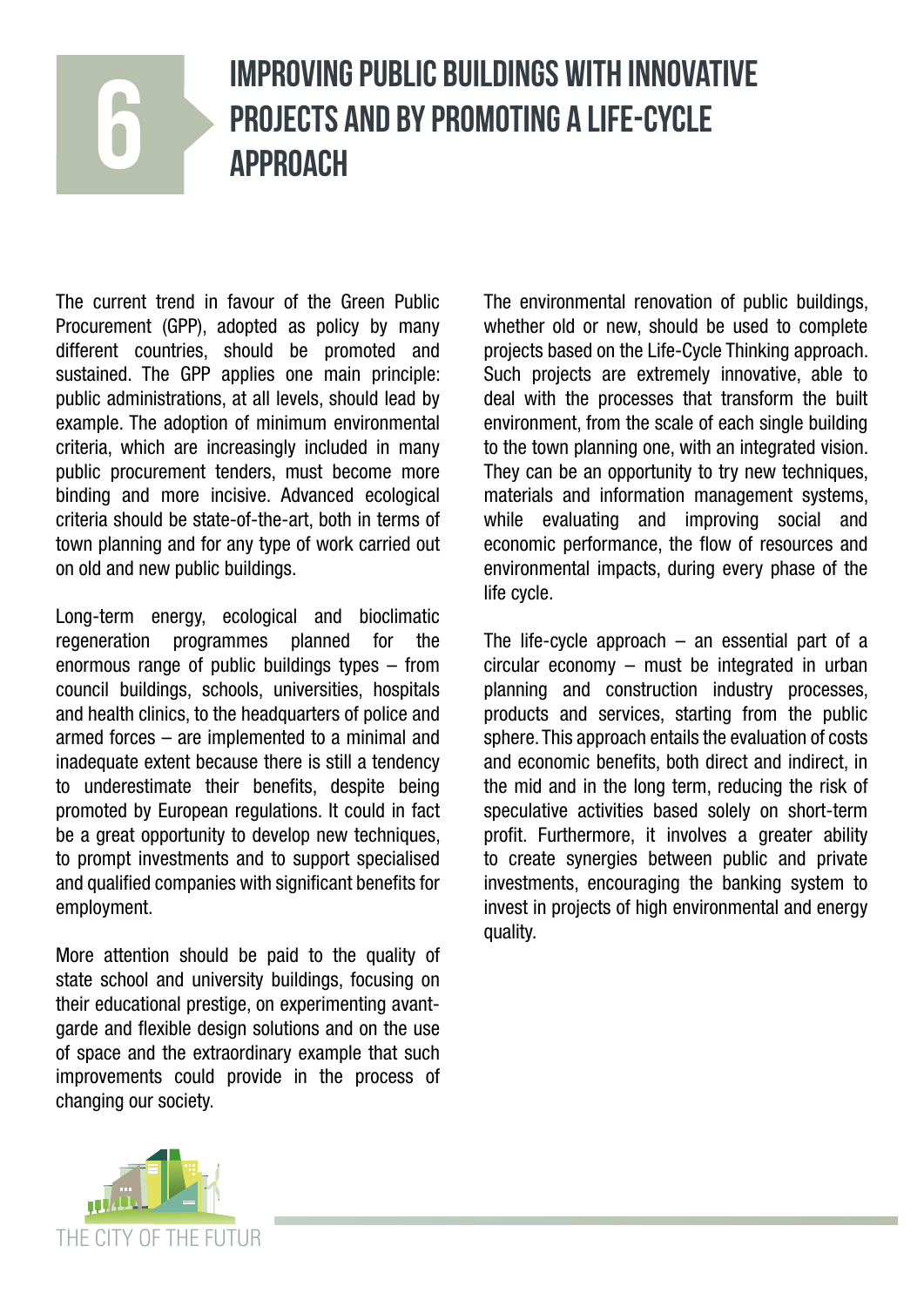### PLANNING A DESIRABLE FUTURE FOR CITIES

The fields of architecture and urban planning need to find a new impetus to design a better and more desirable future for our cities. The integration of ecological, social and economic quality is the only way forward to a sustainable future. Planning and designing processes must pay attention to such an inextricable link, which is decisive for the future of our cities.

The city of the future has to strengthen networks and connections, promote research and eco-friendly innovation, test the preparation and implementation of programmes in order to become the hub of an economy based on knowledge and sustainability.

Buildings should be of a high environmental quality, with low ecological footprints, zero carbon emissions, bioclimatic performance, with lowest possible resource requirements and should be powered exclusively by renewable energy sources. Cities should be freed from the use of private cars and public transport networks should be completely revamped and sustainable.

Waste management should be included in a circular economy model that minimises the use of material and energy resources, aims at waste prevention and waste reduction, maximises reuse and recycling, and eliminates waste and waste disposal.

Peri-urban areas should be managed as if they were an ecological buffer to contain property development and eliminate land consumption in order to improve biodiversity, promote eco-systemic services, and develop systems of agricultural production with short supply chains.

The number of open spaces, parks, city squares and meeting places, not just in historic city centres but also in peripheral areas, should be increased and maintained with greater care, equipped with street furniture and services; improved by a search for bioclimatic quality and environmental comfort and through management methods that promote active wellbeing, sociability, cohesion and inclusion.

The presence of a high proportion of immigrants of different religions and cultures is an important factor that should be taken into account when considering the future of our cities. It should be shrewdly managed with a spirit of hospitality. It is important to work towards preventing the creation of pockets of illegality, offering low-cost housing that can also be reversible and temporary when it is necessary. Meeting places that favour positive, long-lasting relationships with the local population should also be created. The planned involvement of local and immigrant communities in the regeneration, renovation and reuse of run-down buildings and spaces must help prevent emergency housing situations for both immigrant and local low-income families.

Strengthening social inclusion processes is not only essential if we want to make cities more ethical, it will also help build a better, safer and more desirable future for everyone.

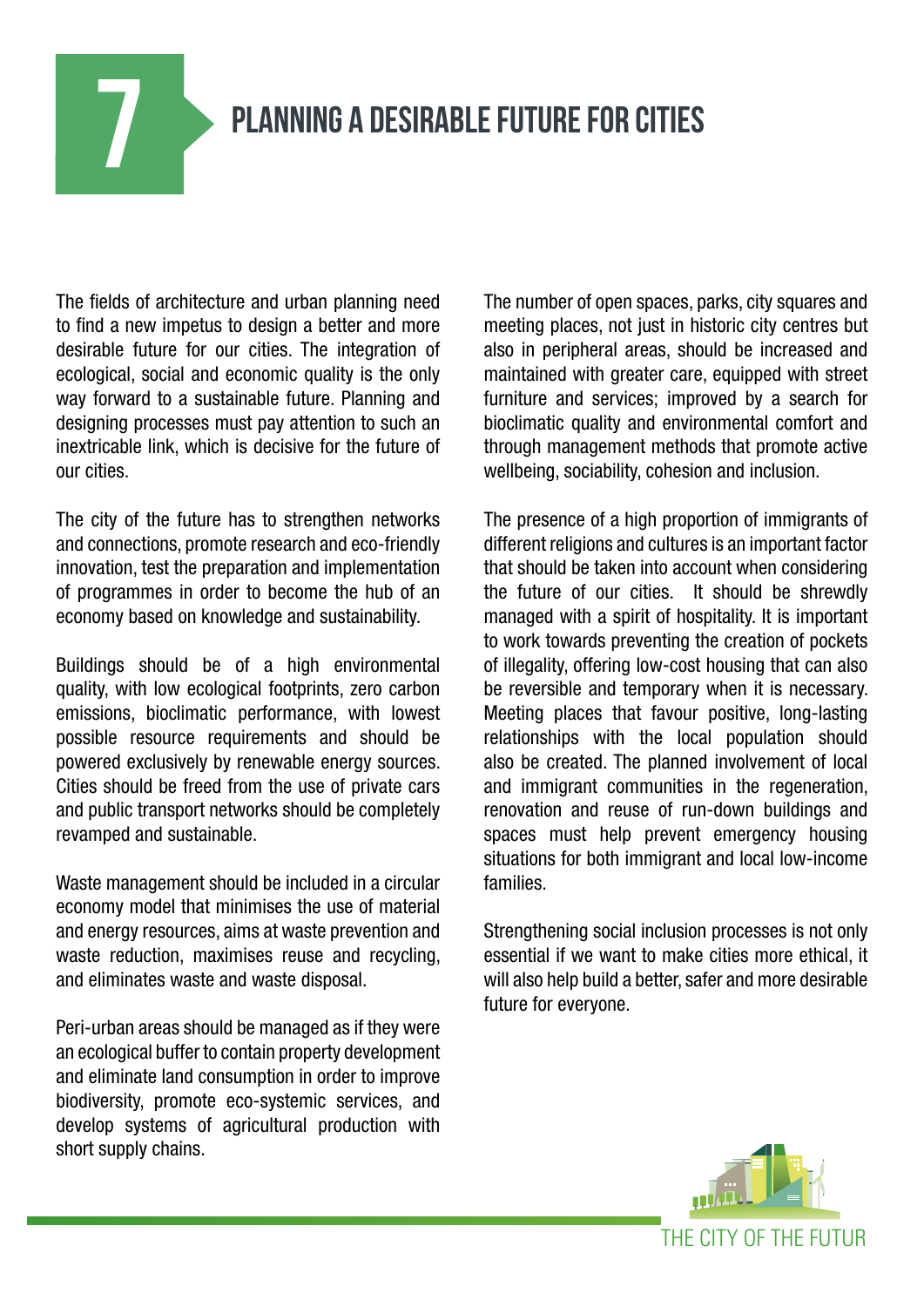#### Elaborated by:

FABRIZIO TUCCI - Sapienza University of Rome EDO RONCHI - Sustainable Development Foundation MARIA BEATRICE ANDREUCCI - Sapienza University of Rome MAURO ANNUNZIATO - ENEA ERNESTO ANTONINI - University Alma Mater of Bologna FRANCESCO ASDRUBALI - University RomaTre ALESSANDRA BAILO MODESTI - Sustainable Development Foundation ALESSANDRA BATTISTI - Sapienza University of Rome ANDREA BOERI - University Alma Mater of Bologna ROBERTO BOLOGNA - University of Florence GIOVANNI CAFIERO - Telos ANDREA CAMPIOLI - Politecnico of Milan PATRIZIA COLLETTA - Association of Architects of Rome LUCIANO CUPELLONI - Sapienza University of Rome VALERIA D'AMBROSIO - University Federico II of Naples GAETANO FASANO - ENEA MARIA CRISTINA FORLANI - University of Pescara GIOVANNA FRANCO - University of Genoa ARTURO LORENZONI - University di Padua MARIO LOSASSO - University Federico II of Naples MARIA TERESA LUCARELLI - University of Reggio Calabria SERGIO MALCEVSCHI - University of Pavia ILDA MANNINO - Venice International University ELENA MUSSINELLI - Politecnico of Milan FEDERICO OLIVA - Politecnico of Milan RAIMONDO ORSINI - Sustainable Development Foundation ANNA PARASACCHI- Sustainable Development Foundation DAVIDE PATERNA - PLEF Planet Life Economy Foundation GABRIELLA PERETTI - Politecnico of Turin MARIA RITA PINTO - University Federico II of Naples LAURA RICCI - Sapienza University of Rome ALESSANDRO ROGORA - Politecnico of Milan SERGIO RUSSO ERMOLLI - University Federico II of Naples MARCO SALA - University of Florence, ABITA GIOVANNA SEGRE - University of Turin ANDREA TARTAGLIA - Politecnico of Milan STEFANIA TONIN - IUAV Venice MARIA CHIARA TORRICELLI - University of Florence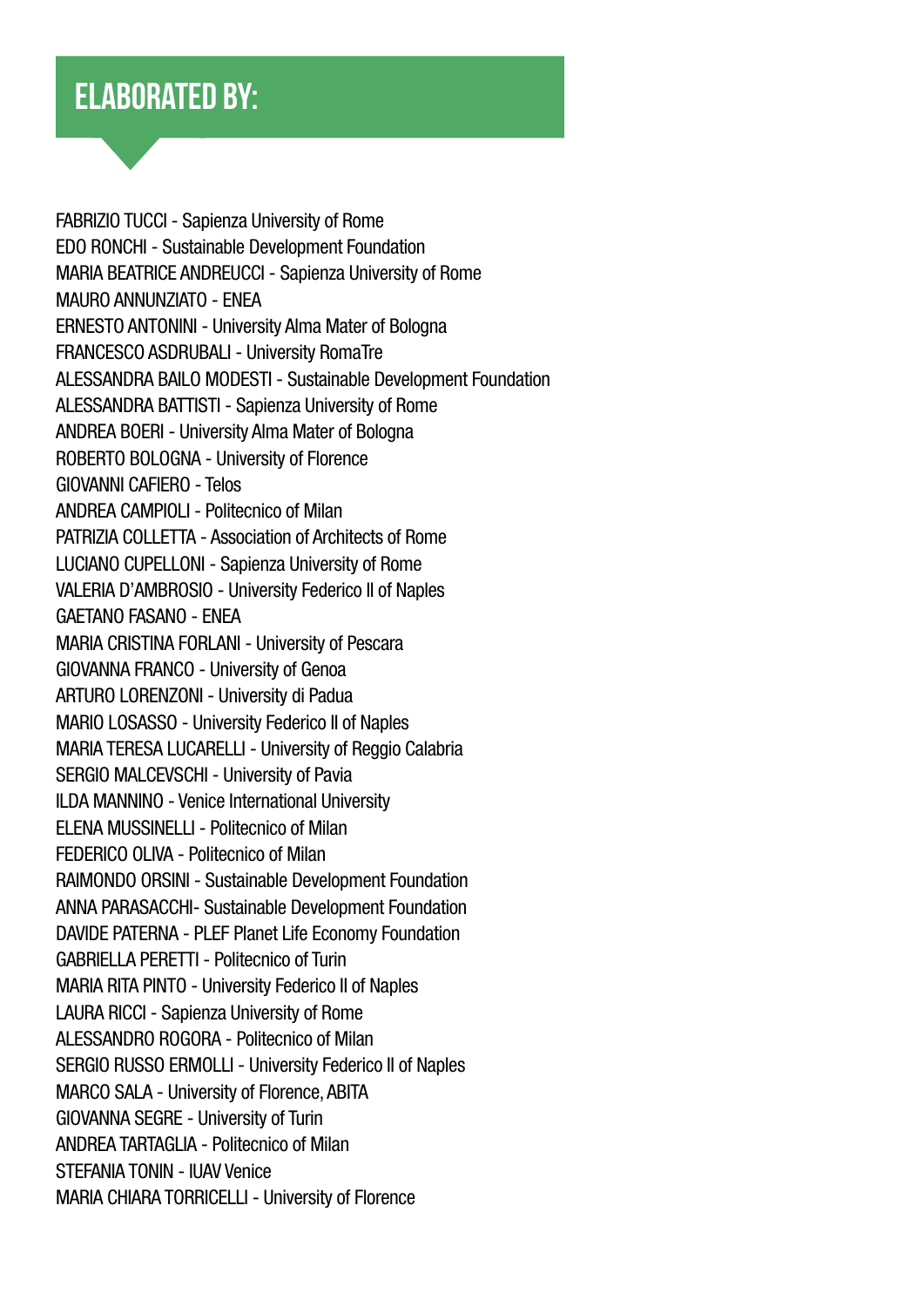### Have also participated to the Working Group of the States General of the Green economy dedicated to this Manifesto:

GIULIA AGRELLI - Sustainable Development Foundation ANGELO ARTALE - FINCO NADIA BOSCHI - Green Building Council Italia FEDERICO CORÒ - Colorificio San Marco MARA COSSU - Poliedra PIETROMARIA DAVOLI - University of Ferrara GIORGIO DE GIOVANNI - Assovetro CLAUDIO DE ALBERTIS † - ANCE ALBERTO DI VIRGILIO - Gecap STEFANO FATTOR - Casa Clima ISABELLA GOLDMANN - Goldmann&Partner DORIANO LILLI - Lilli System STEFANO MAGAUDDA - University RomaTre MICHELA MARTINIS - Regione Piemonte, Direction Environment MICHELE MUNAFÒ - ISPRA ENRICO NIGRIS - University RomaTre ALDO RAVAZZI DOUVAN - Ministry of Environment, General Direction for Sustainable Developmente, Energy and climate - AT Sogesid GIORGIO SANTILLI - IlSole24Ore GIOVANNI SASSO - Inbar RITA SOFI - CNA, Energy Policies LUCA TALLURI - Federcasa GIANCARLO VARANI - Legacoop servizi EDOARDO ZANCHINI - Legambiente LUCA ZEVI - Inarch